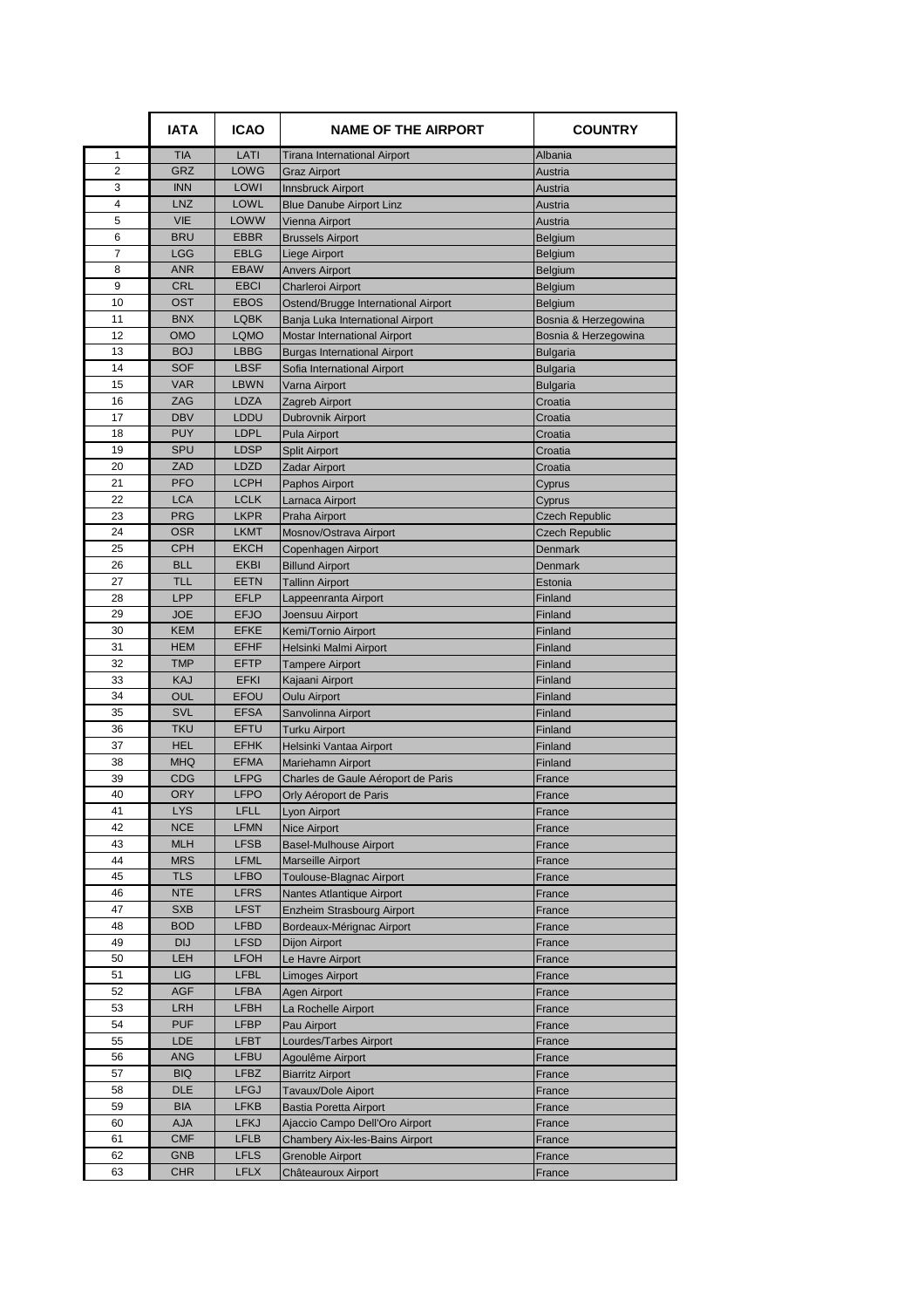|           | <b>IATA</b>              | <b>ICAO</b>                | <b>NAME OF THE AIRPORT</b>                                                   | <b>COUNTRY</b>      |
|-----------|--------------------------|----------------------------|------------------------------------------------------------------------------|---------------------|
| 64        | <b>PGF</b>               | <b>LFMP</b>                | Perpignan (Rivesaltes) Airport                                               | France              |
| 65        | <b>AVN</b>               | <b>LFMV</b>                | Avignon Airport                                                              | France              |
| 66        | <b>XCR</b>               | <b>LFOK</b>                | <b>Vatry Airport</b>                                                         | France              |
| 67        | <b>URO</b>               | <b>LFOP</b>                | <b>Rouen Airport</b>                                                         | France              |
| 68        | LIL                      | LFQQ                       | Lille (Lesquin) Airport                                                      | France              |
| 69        | <b>BES</b>               | <b>LFRB</b>                | <b>Brest Airport</b>                                                         | France              |
| 70        | <b>CFR</b>               | <b>LFRK</b>                | <b>Caen Airport</b>                                                          | France              |
| 71        | <b>RNS</b>               | <b>LFRN</b>                | St-Jacques/Rennes Airport                                                    | France              |
| 72        | UIP                      | <b>LFRQ</b>                | Quimper Airport                                                              | France              |
| 73<br>74  | <b>TLN</b><br><b>FNI</b> | <b>LFTH</b><br><b>LFTW</b> | Toulon-Hyeres International Airport                                          | France              |
| 75        | <b>TBS</b>               | <b>UGTB</b>                | Nîmes/Arles Airport                                                          | France<br>Georgia   |
| 76        | <b>FRA</b>               | <b>EDDF</b>                | <b>Tbilisi Airport</b><br><b>Frankfurt Airport</b>                           | Germany             |
| 77        | <b>MUC</b>               | <b>EDDM</b>                | Munich International Airport                                                 | Germany             |
| 78        | <b>DUS</b>               | <b>EDDL</b>                | Düsseldorf International Airport                                             | Germany             |
| 79        | <b>STR</b>               | <b>EDDS</b>                | <b>Stuttgart Airport</b>                                                     | Germany             |
| 80        | <b>FMO</b>               | <b>EDDG</b>                | Munster/Osnabruck Airport                                                    | Germany             |
| 81        | <b>HAM</b>               | <b>EDDH</b>                | <b>Hamburg Airport</b>                                                       | Germany             |
| 82        | <b>NUE</b>               | <b>EDDN</b>                | Nürnberg Airport                                                             | Germany             |
| 83        | <b>DRS</b>               | <b>EDDC</b>                | <b>Dresden Airport</b>                                                       | Germany             |
| 84        | <b>RLG</b>               | <b>ETNL</b>                | Rostock-Laage Airport                                                        | Germany             |
| 85        | <b>FDH</b>               | <b>EDNY</b>                | Friedrichshafen Airport                                                      | Germany             |
| 86        | <b>CGN</b>               | <b>EDDK</b>                | Köln-Bonn Airport                                                            | Germany             |
| 87        | <b>ZMG</b>               | <b>EDBM</b>                | <b>Magdeburg Airport</b>                                                     | Germany             |
| 88        | <b>SXF</b>               | <b>EDDB</b>                | <b>Berlin Schoenefeld Airport</b>                                            | Germany             |
| 89        | <b>THF</b>               | <b>EDDI</b>                | <b>Berlin Tempelhof Airport</b>                                              | Germany             |
| 90        | LEJ                      | <b>EDDP</b>                | Leipzig Halle Airport                                                        | Germany             |
| 91        | <b>TXL</b>               | <b>EDDT</b>                | <b>Berlin International Airport</b>                                          | Germany             |
| 92        | <b>HAJ</b>               | EDDV                       | Hannover Airport                                                             | Germany             |
| 93        | <b>BRE</b>               | <b>EDDW</b>                | <b>Bremen Airport</b>                                                        | Germany             |
| 94        | QEF                      | <b>EDFE</b>                | Egelsbach Airport                                                            | Germany             |
| 95        | <b>HHN</b>               | <b>EDFH</b>                | <b>Hahn Airport</b>                                                          | Germany             |
| 96        | <b>DTM</b>               | <b>EDLW</b>                | Dortmund Airport                                                             | Germany             |
| 97        | LHA                      | <b>EDTL</b>                | Lahr Airport                                                                 | Germany             |
| 98        | <b>FNB</b>               | <b>ETNU</b>                | Neubrandenburg/Trollenhagen Airport                                          | Germany             |
| 99<br>100 | <b>GIB</b><br><b>ATH</b> | <b>LXGB</b><br><b>LGAT</b> | North Front/Gibraltar Airport                                                | Gibraltar<br>Greece |
| 101       | <b>KVA</b>               | <b>LGKV</b>                | Athens International Airport                                                 | Greece              |
| 102       | <b>SKG</b>               | <b>LGTS</b>                | Megas Alexandros International Airport/ Kavala<br><b>Thessalonik Airport</b> | Greece              |
| 103       | <b>HER</b>               | <b>LGIR</b>                | <b>Heraklion Airport</b>                                                     | Greece              |
| 104       | CFU                      | LGKR                       | Ioannis Kapodistrias International Airport/Kerkyra                           | Greece              |
| 105       | <b>RHO</b>               | <b>LGRP</b>                | <b>Rhodes Airport</b>                                                        | Greece              |
| 106       | KIT                      | <b>LGKC</b>                | Kithira Airport                                                              | Greece              |
| 107       | <b>GPA</b>               | <b>LGRX</b>                | Araxos/Patras Airport                                                        | Greece              |
| 108       | <b>PVK</b>               | <b>LGPZ</b>                | <b>Aktion/Preveza Airport</b>                                                | Greece              |
| 109       | ZTH                      | <b>LGZA</b>                | Dionysios Solomos/Zakinthos Airport                                          | Greece              |
| 110       | <b>VOL</b>               | <b>LGBL</b>                | Nea Anchialos/Volos Airport                                                  | Greece              |
| 111       | <b>JKH</b>               | <b>LGHI</b>                | <b>Chios Airport</b>                                                         | Greece              |
| 112       | <b>AOK</b>               | LGKP                       | <b>Karpathos Airport</b>                                                     | Greece              |
| 113       | <b>JSI</b>               | <b>LGSK</b>                | <b>Skiathos Airport</b>                                                      | Greece              |
| 114       | <b>BUD</b>               | <b>LHBP</b>                | <b>Budapest Airport</b>                                                      | Hungary             |
| 115       | KEF                      | <b>BIKF</b>                | Keflavik (Reykyavik)Airport                                                  | Iceland             |
| 116       | <b>DUB</b>               | <b>EIDW</b>                | Dublin Airport                                                               | Ireland             |
| 117       | <b>NOC</b>               | <b>EIKN</b>                | <b>Ireland West Airport Knock</b>                                            | Ireland             |
| 118       | <b>GWY</b>               | <b>EICM</b>                | Galway Airport                                                               | Ireland             |
| 119       | <b>TLV</b>               | <b>LLBG</b>                | Ben Gurion Tel Aviv Airport                                                  | Israel              |
| 120       | <b>FCO</b>               | <b>LIRF</b>                | Roma Fiumicino                                                               | Italy               |
| 121       | <b>MXP</b>               | <b>LIMC</b>                | Milan Malpensa Airport                                                       | Italy               |
| 122       | <b>BLQ</b>               | <b>LIPE</b>                | Guglielmo Marconi Bologna Airport                                            | Italy               |
| 123       | <b>TRN</b>               | <b>LIMF</b>                | <b>Caselle Torino Airport</b>                                                | Italy               |
| 124       | LIN                      | LIML                       | Milan Linate Airport                                                         | Italy               |
| 125       | <b>TRS</b>               | <b>LIPQ</b>                | Trieste (Ronchi dei Legionari) Airport                                       | Italy               |
| 126       | <b>PSA</b>               | <b>LIRP</b>                | San Giusto Pisa Airport                                                      | Italy               |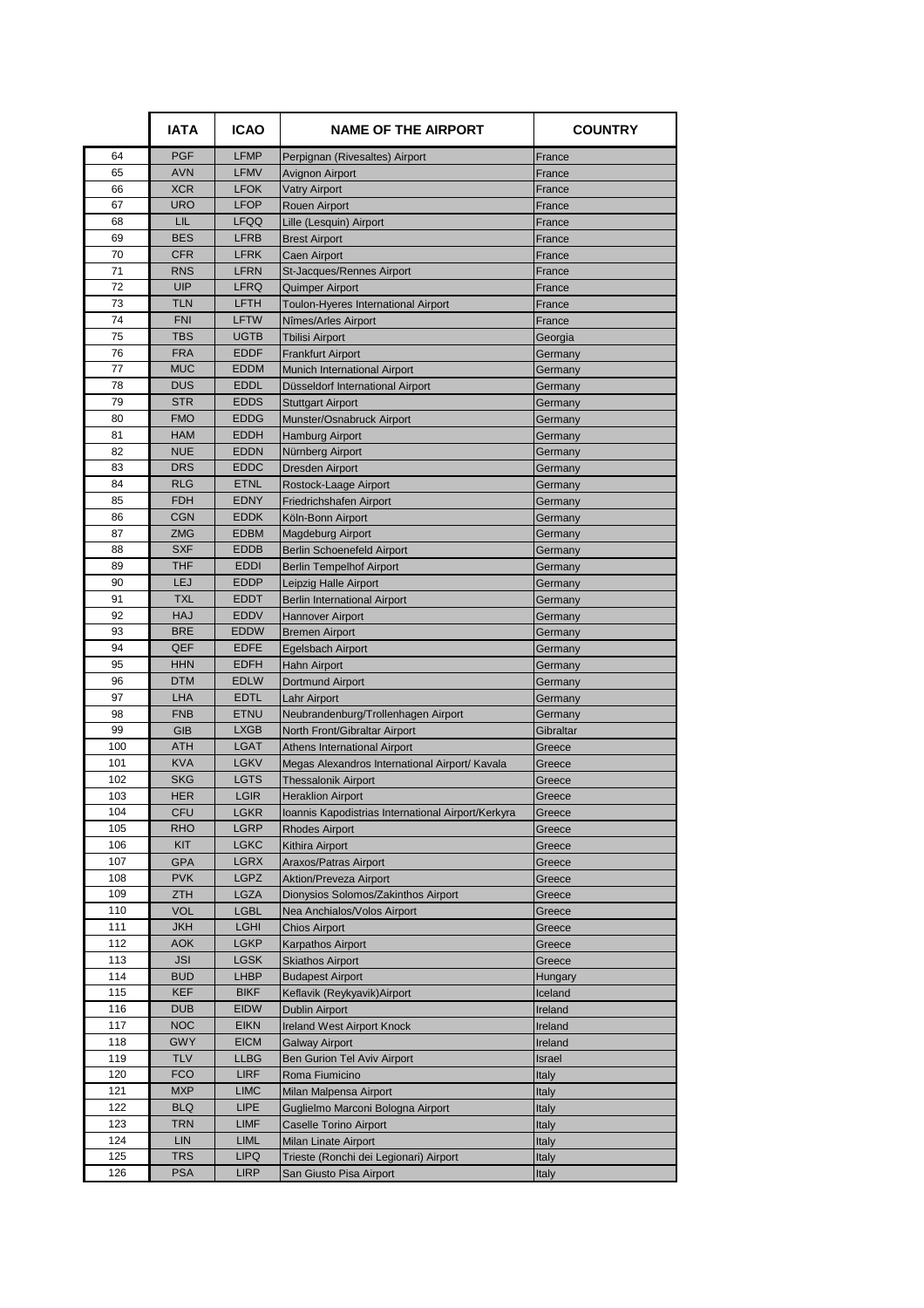|            | <b>IATA</b>              | <b>ICAO</b>                | <b>NAME OF THE AIRPORT</b>                            | <b>COUNTRY</b>       |
|------------|--------------------------|----------------------------|-------------------------------------------------------|----------------------|
| 127        | <b>NAP</b>               | <b>LIRN</b>                | Napoli International Airport                          | Italy                |
| 128        | CAG                      | LIEE                       | Cagliari/Elmas Airport                                | Italy                |
| 129        | <b>BGY</b>               | <b>LIME</b>                | Orio al Serio Bergamo Airport                         | Italy                |
| 130        | <b>FLR</b>               | <b>LIRQ</b>                | <b>Firenze Airport</b>                                | Italy                |
| 131        | <b>PMO</b>               | <b>LICJ</b>                | Punta Raisi Palermo Airport                           | Italy                |
| 132        | OLB                      | <b>LIEO</b>                | Olbia Airport                                         | Italy                |
| 133        | <b>CIA</b>               | <b>LIRA</b><br><b>LIPY</b> | Roma Ciampino                                         | Italy                |
| 134<br>135 | <b>AOI</b><br><b>GOA</b> | <b>LIMJ</b>                | Falconara/Ancona Airport<br><b>Genova Airport</b>     | Italy                |
| 136        | <b>VRN</b>               | <b>LIPX</b>                | Villafranca Verona Airport                            | Italy<br>Italy       |
| 137        | <b>BRI</b>               | <b>LIBD</b>                | Bari Palese Macchie Airport                           | Italy                |
| 138        | <b>CTA</b>               | <b>LICC</b>                | Fontanarossa Catania Airport                          | Italy                |
| 139        | <b>AHO</b>               | <b>LIEA</b>                | Alghero Airport                                       | Italy                |
| 140        | <b>PMF</b>               | <b>LIMP</b>                | Parma Airport                                         | Italy                |
| 141        | <b>AOT</b>               | <b>LIMW</b>                | Corrado Gex/Aosta Airport                             | Italy                |
| 142        | <b>VCE</b>               | <b>LIPZ</b>                | Venezia Airport                                       | Italy                |
| 143        | <b>RIX</b>               | <b>EVRA</b>                | Riga International Airport                            | Latvia               |
| 144        | <b>VNO</b>               | <b>EYVI</b>                | <b>Vilnius International Airport</b>                  | Lithuania            |
| 145        | <b>KUN</b>               | <b>EYKA</b>                | Kaunas International Airport                          | Lithuania            |
| 146        | <b>PLQ</b>               | <b>EYPA</b>                | Palanga International Airport                         | Lithuania            |
| 147        | <b>LUX</b>               | <b>ELLX</b>                | Luxembourg Airport                                    | Luxembourg           |
| 148        | OHD                      | <b>LWOH</b>                | <b>Ohrid Airport</b>                                  | Macedonia            |
| 149        | <b>SKP</b>               | <b>LWSK</b>                | Skopje Airport                                        | Macedonia            |
| 150        | <b>MLA</b>               | <b>LMML</b>                | Malta (Luga) Airport                                  | Malta                |
| 151        | <b>MCO</b>               | <b>LNCM</b>                | Monaco Heliport                                       | Monaco               |
| 152        | <b>TIV</b>               | <b>LYTV</b>                | <b>Tivat Airport</b>                                  | Montenegro           |
| 153<br>154 | <b>TGD</b><br>WAW        | <b>LYPG</b><br><b>EPWA</b> | Podgorica Airport                                     | Montenegro<br>Poland |
| 155        | <b>POZ</b>               | <b>EPPO</b>                | <b>Warsaw Airport</b><br>Poznan Airport               | Poland               |
| 156        | <b>KRK</b>               | <b>EPKK</b>                | John Paul II International Balice Krakow Airport      | Poland               |
| 157        | <b>KTW</b>               | <b>EPKT</b>                | <b>Katowice Airport</b>                               | Poland               |
| 158        | <b>WRO</b>               | <b>EPWR</b>                | <b>Wroclaw Airport</b>                                | Poland               |
| 159        | <b>LIS</b>               | <b>LPPT</b>                | Lisboa Airport                                        | Portugal             |
| 160        | <b>PDL</b>               | <b>LPPD</b>                | Ponta Delgada Airport                                 | Portugal             |
| 161        | <b>OPO</b>               | <b>LLPR</b>                | Porto Airport                                         | Portugal             |
| 162        | <b>FAO</b>               | <b>LPFR</b>                | <b>Faro Airport</b>                                   | Portugal             |
| 163        | <b>FNC</b>               | <b>LPMA</b>                | <b>Funchal Airport</b>                                | Portugal             |
| 164        | <b>OTP</b>               | <b>LROP</b>                | <b>Bucharest Henri Coanda Airport</b>                 | Romania              |
| 165        | <b>CLJ</b>               | <b>LRCL</b>                | Cluj Napoca Airport                                   | Romania              |
| 166        | <b>TGM</b>               | <b>LRTM</b>                | Vidrasau-Targu Mures Airport                          | Romania              |
| 167        | ARW                      | LRAR                       | Arad International Airport                            | Romania              |
| 168        | <b>BCM</b>               | <b>LRBC</b>                | <b>Bacau Airport</b>                                  | Romania              |
| 169<br>170 | <b>BAY</b><br><b>BBU</b> | <b>LRBM</b><br><b>LRBS</b> | Tautii Magheraus/Baia Mare Airport                    | Romania              |
| 171        | <b>CND</b>               | ${\sf LRCK}$               | <b>Bucharest Baneasa Airport</b><br>Constanza Airport | Romania<br>Romania   |
| 172        | <b>CRA</b>               | LRCV                       | Craiova Airport                                       | Romania              |
| 173        | <b>OMR</b>               | <b>LROD</b>                | Oradea Airport                                        | Romania              |
| 174        | <b>SBZ</b>               | <b>LRSB</b>                | Sibiu Airport                                         | Romania              |
| 175        | SUJ                      | <b>LRSM</b>                | Satu Mare Airport                                     | Romania              |
| 176        | <b>TCE</b>               | <b>LRTC</b>                | Tulcea Airport                                        | Romania              |
| 177        | <b>TSR</b>               | <b>LRTR</b>                | Timisoara Airport                                     | Romania              |
| 178        | <b>YKS</b>               | <b>UEEE</b>                | Yakutsk Airport                                       | Russia               |
| 179        | LED                      | ULLI                       | Pulkovo (St Petersburg) Airport                       | Russia               |
| 180        | <b>MSQ</b>               | <b>UMMS</b>                | <b>Minsk Airport</b>                                  | Russia               |
| 181        | <b>KGP</b>               | <b>USRK</b>                | Kogalym International Airport                         | Russia               |
| 182        | <b>SVX</b>               | <b>USSS</b>                | Koltsovo/Yekaterinburg Airport                        | Russia               |
| 183        | <b>DME</b>               | <b>UUDD</b>                | Moscow Domodedovo Airport                             | Russia               |
| 184        | SVO<br><b>VKO</b>        | <b>UUEE</b><br><b>UUWW</b> | Moscow Sheremetyevo                                   | Russia               |
| 185<br>186 | <b>KUF</b>               | <b>UWWW</b>                | Vnukovo Airport                                       | Russia               |
| 187        | <b>PRN</b>               | <b>BKPR</b>                | Kurumoch/Samara Airport<br>Pristina Airport           | Russia<br>Serbia     |
| 188        | <b>BEG</b>               | LYBE                       | Nikola Tesla Beograd Airport                          | Serbia               |
| 189        | <b>INI</b>               | <b>LYNI</b>                | <b>Constantine The Great/Nis Airport</b>              | Serbia               |